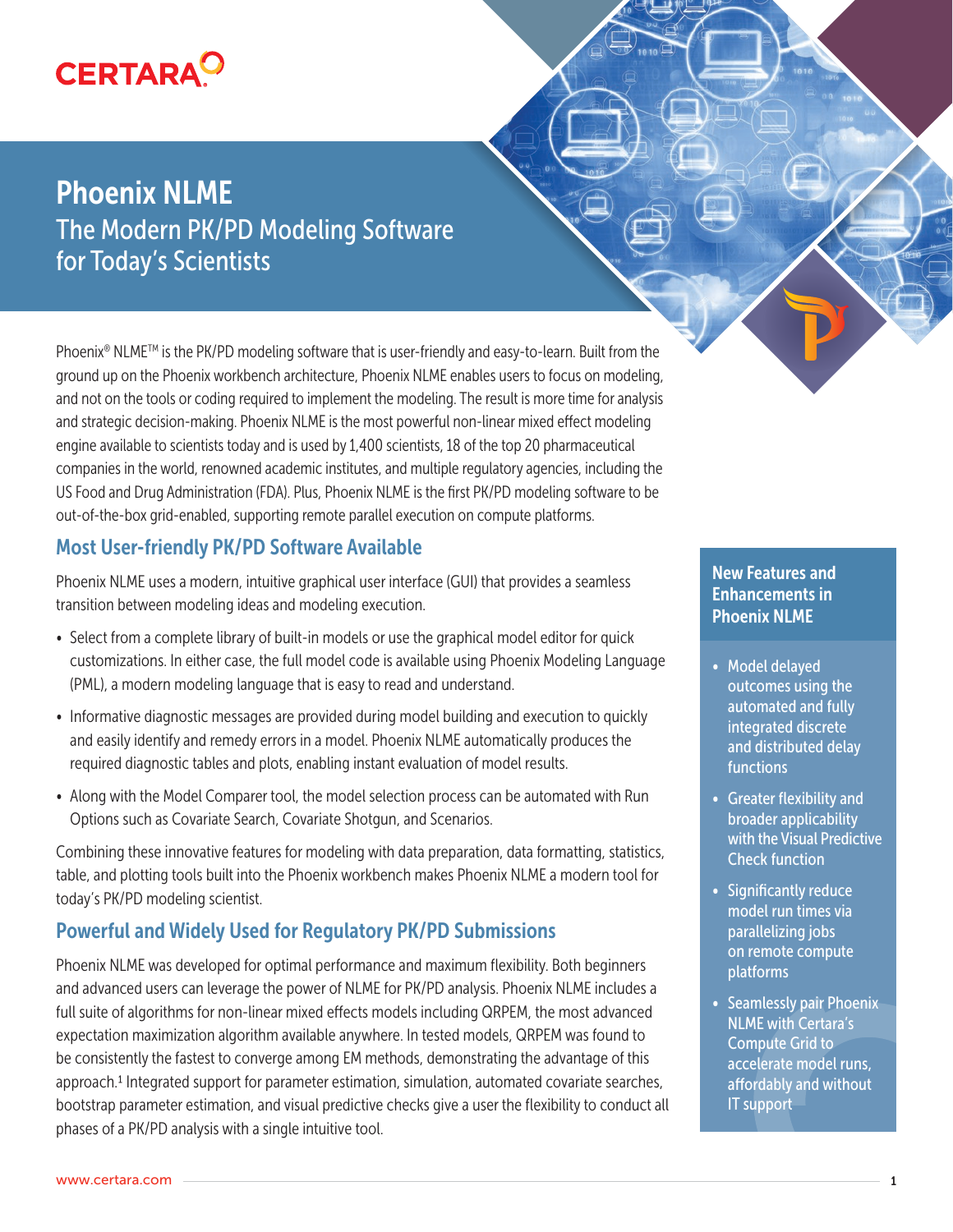#### The power and flexibility of Phoenix NLME makes it suitable for many demanding PK/PD studies including:

- Translational modeling
- Extrapolating PK data from animals to humans
- Enabling sparse sampling strategies
- Predicting the pharmacodynamics in humans based on *in vitro* models
- Combining PK and PD data from multiple studies
- Enhancing study designs to minimize animal use

## Guided Model Development

Phoenix NLME provides full 1-to-1 mapping between the development of an optimal modeling strategy and corresponding tools required to perform the analysis. Often the most difficult part of PK/PD modeling is building the right model for the study. Phoenix NLME makes that easy with a graphical model building interface called the Drug Model Explorer (DME) that can easily create custom models including multiple absorption or clearance pathways, parent-metabolite models, and complex exposure-response models. The DME also writes PML code for users, helping new users learn model coding. Combining these innovative features of the software with step-by-step examples and classroom/online training courses at Certara University makes Phoenix NLME easy to learn for beginners, self-guiding for novice modelers, and optimized for advanced users.



PK/PD Model with Emax Pharmacodynamics Response

## Custom Models Created by Drug Model Explorer



PK Model with Modified Ka and Log-transformed Concentration Data



2-Compartment PK Model with Elimination from the Peripheral Compartment

#### Included Algorithms • Naïve Pooled Individual and Pooled Data Analysis • FO • FOCE-LB • FOCE-ELS • IT2S-EM • Laplacian • AGQ • QRPEM Parametric Method • Non-parametric Engine Non-parametric Method Population Analysis

## Visual Predictive Check

Visual Predictive Check (VPC) is a graphical comparison and analysis of observations and simulated predictions.2 VPC in Phoenix NLME now provides broader applicability and flexibility for users. These enhanced functionalities include the ability to perform separate analyses for different data types such as continuous data, including Below Quantification Limit (BQL), and discrete observations such as categorical, single time-to-event, and count data. Other improvements include separate Visual Predictive Check and Simulation modes and VPC Stratification for categorical covariates.

## Single Time-to-event with Stratification

 $06$ 

 $04$ 

ň3



Stratum Value 0

Stratum Value 1

Strat1=1. Strat2=0. Strat3=0. ObsName=EventObs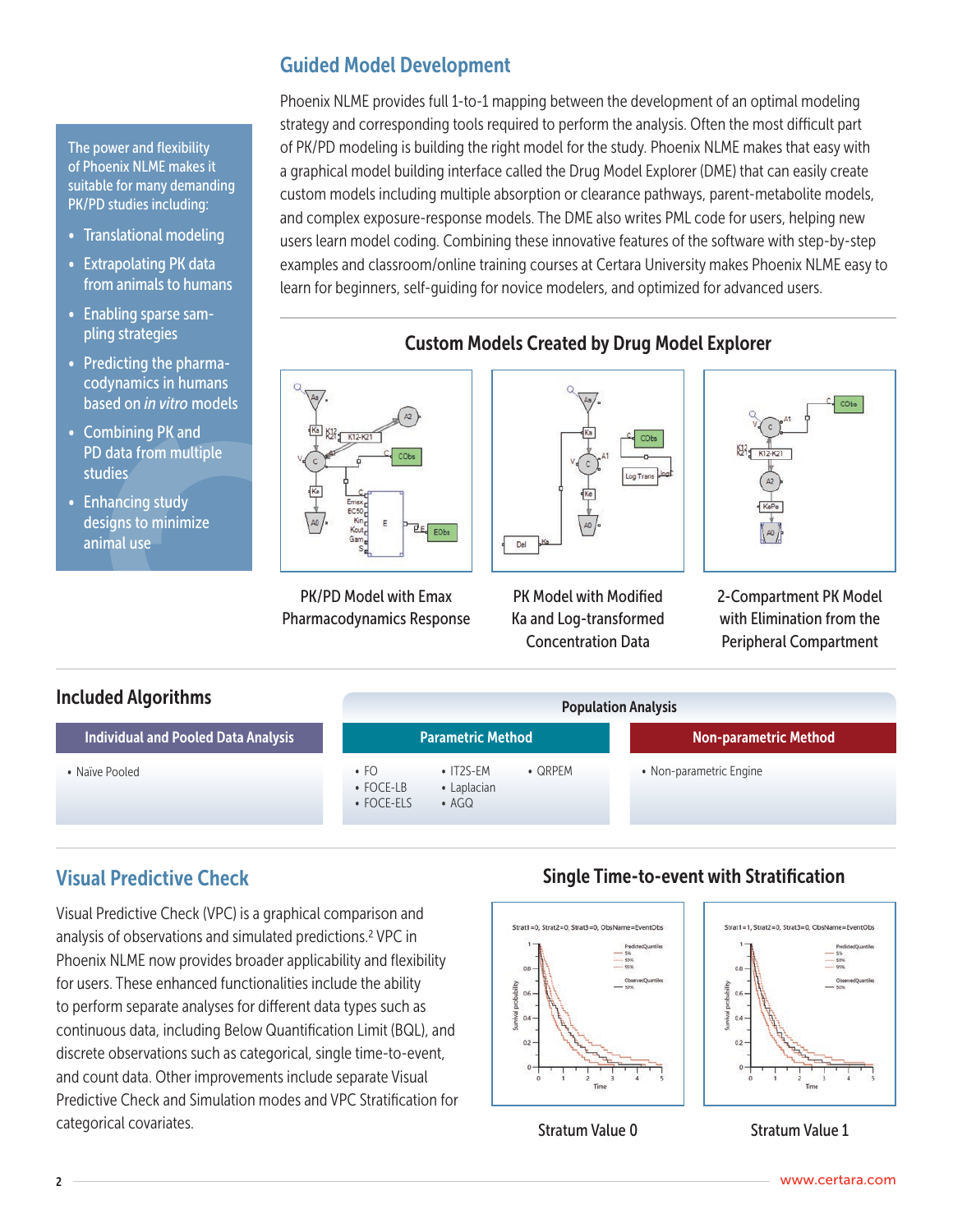## Out-of-the-box Grid-enabled

One challenge of population PK/PD modeling is the need for computing power to solve complex models in a reasonable time frame to support drug development decisions. Phoenix NLME features parallelization for almost all run modes, versus command line and manual execution, and the ability to run on powerful remote compute platforms, reducing run times from days to minutes.

Pair Phoenix NLME with Certara's Burstable Compute Grid, which offers access to up to 1,800 cores with just one click, to accelerate model runs affordably and without IT support. Phoenix NLME uses an algorithm that automatically maximizes the number of cores for each run to minimize run times without any user intervention. For example, a standard laptop computer has 4 CPU cores available for model fitting, but Certara's Grid configured with 100 cores will run an NLME job 25 times faster than the laptop computer. After sending a Phoenix NLME job to the grid, users can close the Phoenix application, and the results are automatically downloaded to the project file when the job is finished. Users can disconnect and reconnect to running jobs and view interim run results to catch and fix any mistakes. Phoenix NLME also enables a user to initiate an NLME job on a remote/parallel compute platform directly from the desktop application without the need to install Phoenix NLME on the remote computer.

## How Does Automatic Algorithm for Phoenix NLME Parallelization Work?

#### Example 1: Simple run with sort variable (360 cores, 400 subjects, 3 unique sort keys)

With 400 subjects and 3 unique sort keys using a 360-core grid, the automatic algorithm selects the optimal number of cores to maximize the use of all 360 cores.

| 120 $\cap$<br>120 Cores | 120 C<br>Cores | 120C<br>Cores<br>TLU |
|-------------------------|----------------|----------------------|

#### Example 2: Log-likelihood Profiling (360 cores, 10 perturbations, 300 subjects and no sort keys)

The total number of models (n) equals (# perturbations  $+1$ ). The automatic algorithm runs 11 models in parallel with 32 cores each.

### Example 3: Covariate Search Stepwise (360 cores, 8 covariate-parameter relationships, 300 subjects, 3 covariates in final model)

The algorithm calculates the optimal parallelization at each stage of addition and deletion.

Round 1: Baseline + 8 covariate models, forward addition

| 40                                             | 40       | 40 | 40 | 40  | 40 |    | 40  |  |    | 40 |  |
|------------------------------------------------|----------|----|----|-----|----|----|-----|--|----|----|--|
| Round 2: 7 covariate models, forward addition  |          |    |    |     |    |    |     |  |    |    |  |
| 51<br>51                                       |          |    | 51 | 51  | 51 |    | 51  |  | 51 |    |  |
| Round 3: 6 covariate models, forward addition  |          |    |    |     |    |    |     |  |    |    |  |
| 60<br>60                                       |          |    | 60 |     | 60 |    | 60  |  |    | 60 |  |
| Round 4: 5 covariate models, forward addition  |          |    |    |     |    |    |     |  |    |    |  |
|                                                | 72<br>72 |    |    | 72  |    | 72 |     |  | 72 |    |  |
| Round 5: 3 covariate models, backward deletion |          |    |    |     |    |    |     |  |    |    |  |
| 100                                            |          |    |    | 100 |    |    | 100 |  |    | 60 |  |

### Faster Model Runs with Phoenix NLME **Parallelization**

- All run modes are parallelized on remote platforms, except Sim./ Pred. Check
- Automatic algorithm uses the maximum number of cores for each run to minimize run times without any user intervention
- There are no additional license fees to access remote platforms to run Phoenix NLME models; grid usage costs are separate
- Disconnect and reconnect to running jobs, and view interim run results to catch and fix any mistakes
- Settings for remote computational grids are included in the Preferences section of Phoenix